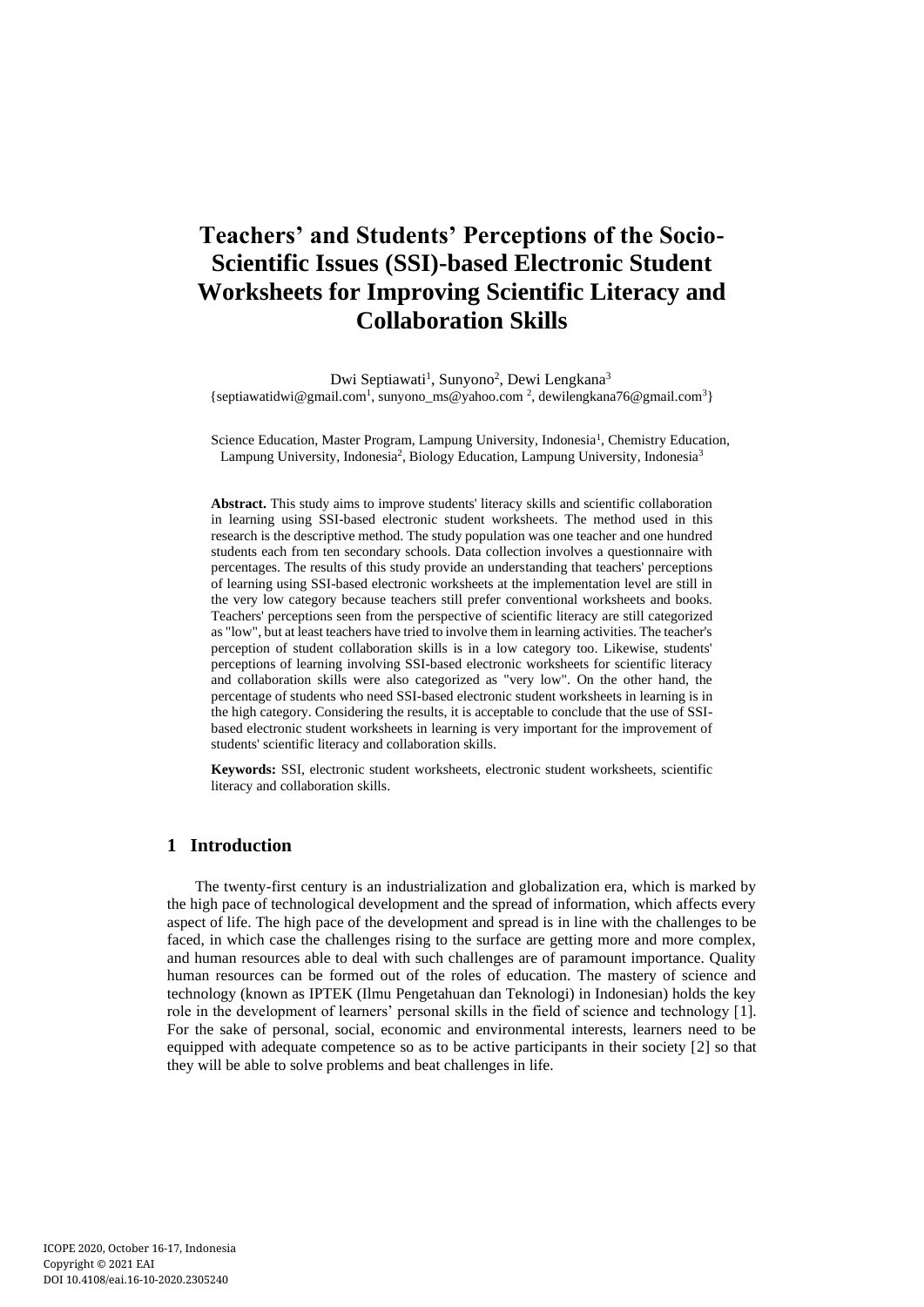The essence of science learning is the learning in the forms of processes, knowledge and products. Technology is a vivid example of scientific products, and it should be feasible to use science to solve problems in daily life. In order that learners can solve their problems, they should have scientific literacy. Scientific literacy affects learners in making a decision, either a personal or group decision. In relation to the abovementioned case, the learning based on the 2013 curriculum focuses on scientific literacy achievements in relation to solving social issues globally. It is a form of learning in accordance with the essence of scientific learning, which not only focuses on the acquisition and retention of knowledge, but also on the scientific processes and attitude. Nowadays, one of the applicable learning strategies for achieving scientific literacy for learners is Socio-Scientific Issues (SSI), which is a learning strategy whose goal is to stimulate intellectual, moral, and ethical development, along with the awareness of the relationship between science and social life.

Problem solving requires a group discussion (team-building) in which the participants take into consideration different perspectives and fully participate in the talk of the topic till they reach an agreement as the solution to the problem or the process of making a decision. The term team building is known as collaboration these days. The term collaboration means more than just cooperation. It means learning to design while working together as a team, taking different perspectives into account, and taking part in a certain topic by contributing as much as possible, listening to and supporting the others [3]. As technological development advances, collaboration skills are spotlighted by researchers. Collaboration is a process in which two persons or more work together for a certain purpose through face-to-face interaction [4]. The interaction can actually be made directly or indirectly via internet-based communications, which are also known as e-tools, such as emails, blogs, and wikis. Such indirect communication can increase digital interaction between two persons or more while they are seeking a mutual agreement as the solution to a problem or a process of making a decision.

The intention of improving learners' science literacy and collaboration skills, the learning involving the e-tool electronic student worksheets is applied. The results of several previous studies demonstrate that the use of such a learning medium as the electronic student worksheets is an option for improving learners' studying mastery, high-order thinking skills, and learning outcomes, and for increasing their interest [5],[6]. Unfortunately, the survey carried out by The Trends in International Mathematics and Science Study (TIMSS) in 2015 revealed that Indonesia ranked forty-sixth in a group of 51, with an average of 397 for science mastery. It is not the only reference in the form of a survey. Another survey, carried out by Programme for International Student Assessment (PISA) in the same year, which was on science mastery as well, enlisted Indonesia as a country with a point of 403. In 2018, Indonesia's score for this matter even shrunk into 396. It caused Indonesia to rank seventieth in a group of 78. With all that in mind, this research was aimed at figuring out teachers' and students' perceptions of the socio-scientific issues (SSI)-based electronic student worksheets for improving scientific literacy and collaboration skills.

### **2 Methodology**

This research was conducted in November 2019 on ten junior high schools, with a sample of 10 teachers and 100 students. The method applied in this research was a descriptive method in the form of a survey, which described what took place in the process of using the electronic student worksheets to improve students' literacy and collaboration skills. This research is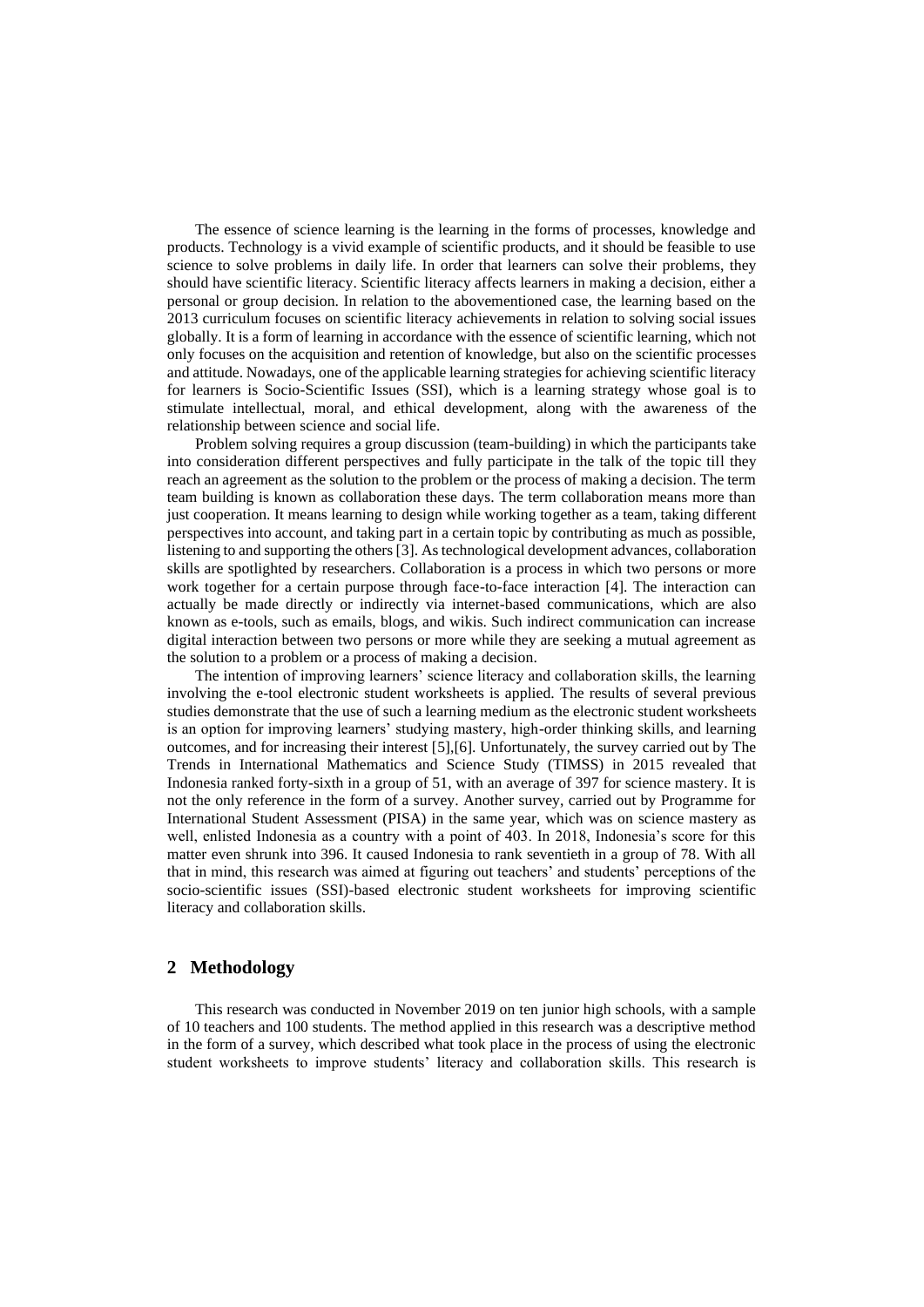underlain by qualitative data obtained from a questionnaire. The data was analysed by way of manual scoring system. A ticked item means that the respondent agreed to the statement. The percentage of each item was calculated with the formula [7] and the criteria are presented according to [8].

| Percentage     | Criteria  |
|----------------|-----------|
| $80.1 - 100.0$ | Very High |
| $60,1 - 80,0$  | High      |
| $40.1 - 60.0$  | Medium    |
| $20.1 - 40.0$  | Low       |
| $0.0 - 20.0$   | Very Low  |
|                |           |

Tabel 1. Percentage Interpretations of the Questionnaire.

## **3 Results and Discussion**

The results of the data analysis in this research suggest that in general, the use of the electronic student worksheets in the learning activities was not yet applied, as seen in Table 2.

**Table 2.** The Teachers' Perceptions of the Socio-Scientific Issues (SSI)-based Electronic Student Worksheets.

| N <sub>0</sub> | <b>Statements</b>                                                                                                                                  | Yes<br>$(\%)$ | N <sub>0</sub><br>(%) |
|----------------|----------------------------------------------------------------------------------------------------------------------------------------------------|---------------|-----------------------|
| 1              | The school has a computer lab                                                                                                                      |               |                       |
| 2              | The school is facilitated with Wi-Fi/Hotspot                                                                                                       | 60            | 40                    |
| 3              | Using media in the learning for better understanding                                                                                               | 30            | 70                    |
| 4              | Using media in the learning to improve scientific literacy                                                                                         | 10            | 90                    |
| 5              | Using teaching material for improving collaboration skills in the learning                                                                         | 40            | 60                    |
| 6              | Good students' responses to frequently used science teaching material<br>(conventional student worksheets)                                         |               |                       |
| 7              | Using the socio-scientific issues (SSI)-based electronic student worksheets in<br>the learning activities.                                         |               | 100                   |
| 8              | The socio-scientific issues (SSI)-based electronic student worksheets<br>accompanied by questions directing students to scientific literacy skills | $\Omega$      | 90                    |
| 9              | The socio-scientific issues (SSI)-based electronic student worksheets<br>accompanied by questions directing collaboration skills                   | $\theta$      | 100                   |
| 10             | The need of the socio-scientific issues (SSI)-based electronic student<br>worksheets in learning activities for improving scientific literacy      | 100           | $\Omega$              |
|                | Avarage                                                                                                                                            | 39            | 61                    |

In reference to Table 2, in which the yes and no answers for each statement have a significant difference in between, the teachers did not use the socio-scientific issues (SSI)-based electronic student worksheets in the learning activities so that it can be categorized as "very low" and the percentage of directing students to scientific literacy skills is also still "very low", yet the percentage of directing students to collaboration skills is just "low".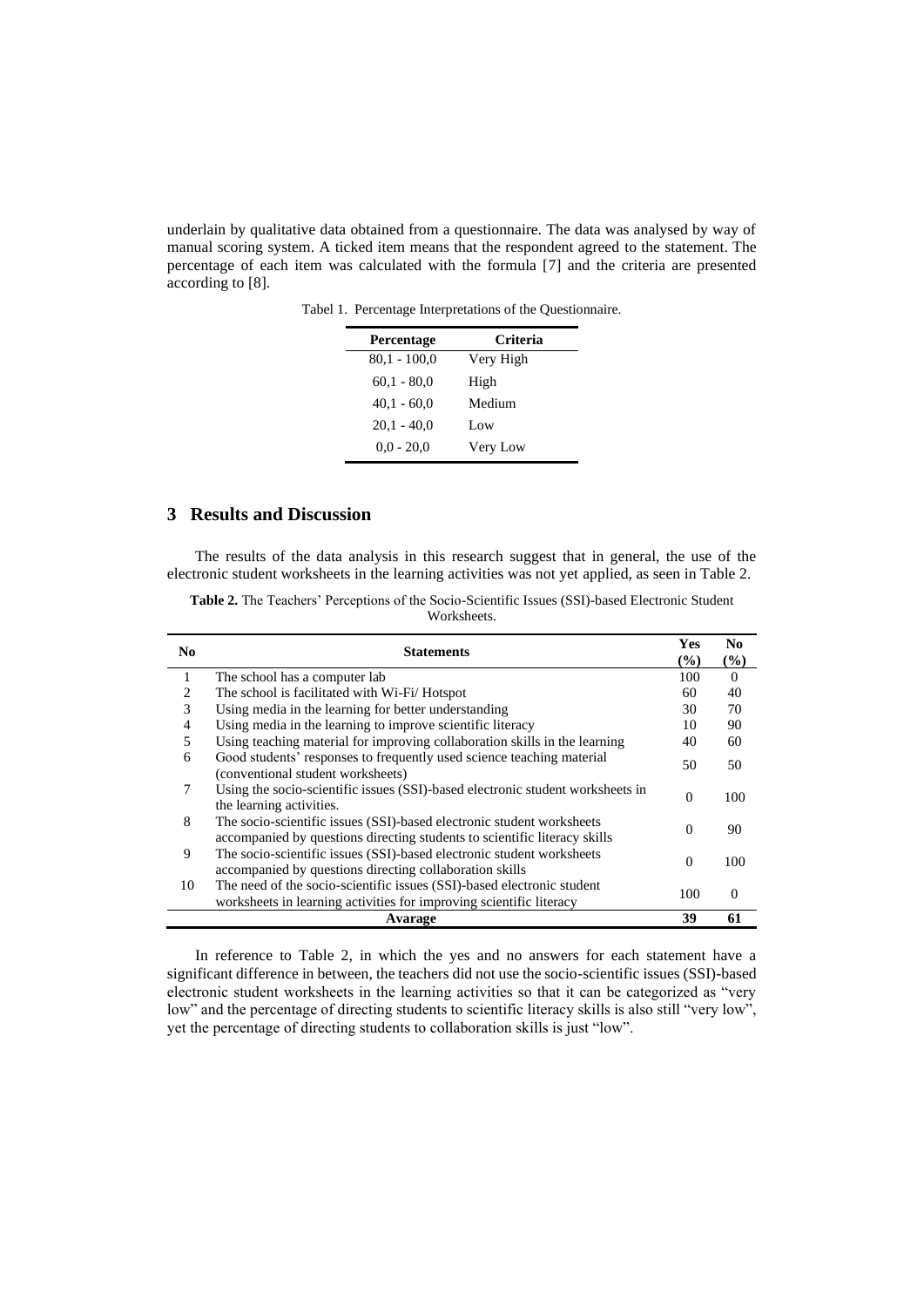**Table 3.** The Students' Perceptions of the Socio-Scientific Issues (SSI)-based Electronic Student Worksheets.

| N <sub>0</sub> | <b>Statements</b>                                                                                          |    |    |  |
|----------------|------------------------------------------------------------------------------------------------------------|----|----|--|
|                | The teacher uses the computer lab for scientific learning                                                  |    |    |  |
|                | The school is facilitated with Wi-Fi/Hotspot                                                               |    |    |  |
|                | Lecturing is the teacher's only method                                                                     | 50 | 50 |  |
| 4              | The teacher relates the learning to the environment                                                        | 60 | 40 |  |
|                | The media used in the learning are only textbooks and student worksheets<br>from the designated publishers | 80 | 20 |  |
| 6              | The media used in the learning give chances to investigation                                               |    |    |  |
|                | Able to accept reasons and assumptions from friends                                                        | 80 | 20 |  |
| 8              | Agree to the learning using the socio-scientific issues (SSI)-based electronic                             |    |    |  |
|                | student worksheets to train students' ability to put forward questions and                                 | 90 | 10 |  |
|                | argue                                                                                                      |    |    |  |
|                | Avarage                                                                                                    | 58 | 42 |  |

As shown in Table 3, there is a significant difference as well between the yes and no answers to each statement. Most students, with the category "Very High", answered "no" for the statement about the use of the computer lab for scientific learning, in this case, in terms of the use of electronic student worksheets. Their answers to this statement were in line with those of the teachers, who mostly answered "no", with the category "Very High", to the statement about using electronic student worksheets for scientific learning. The following is Table 4, which provides the information concerning the perceptions of collaboration skills.

| N <sub>0</sub> | <b>Statements</b>                                                              | <b>Yes</b>    | N <sub>0</sub> | <b>Statements</b>                                                                          | <b>Yes</b>    | N <sub>0</sub> |
|----------------|--------------------------------------------------------------------------------|---------------|----------------|--------------------------------------------------------------------------------------------|---------------|----------------|
|                | (Teachers)                                                                     | $\frac{6}{9}$ | $\frac{6}{9}$  | (Students)                                                                                 | $\frac{0}{0}$ | $\frac{6}{6}$  |
|                | The strategies applied by the<br>teacher can help students                     | 50            | 50             | The teacher has trained students<br>to be engaged in social issue-<br>based learning       | 50            | 50             |
| 2              | The teacher has involved<br>media to help students<br>understand Science       | 80            | 20             | The teacher has trained students<br>to be engaged in problem solving<br>with their friends | 20            | 60             |
| 3              | The teacher has trained<br>students to work<br>collaboratively                 | 40            | 80             | The teacher has given a<br>questionnaire for measuring<br>collaboration skills             | $\Omega$      | 100            |
| 4              | The teacher has given a<br>questionnaire for measuring<br>collaboration skills | $\Omega$      | 100            |                                                                                            |               |                |
|                | Average                                                                        | 42            | 58             |                                                                                            | 23            | 77             |

**Table 4.** Perceptions of Collaboration Skills.

In consideration of Table 4, it is safe to say that the teachers had never measured the students' collaboration skills. Table 4 also demonstrates that the teachers' perceptions of training students to work collaboratively still fell into the category "Medium", and it is in line with the students' perceptions that the teachers had trained them to work collaboratively, but had not trained them to be engaged in problem solving with their friends. The percentage is 60%. The following section contains the discussion of the previous findings in relevance to the results of this research.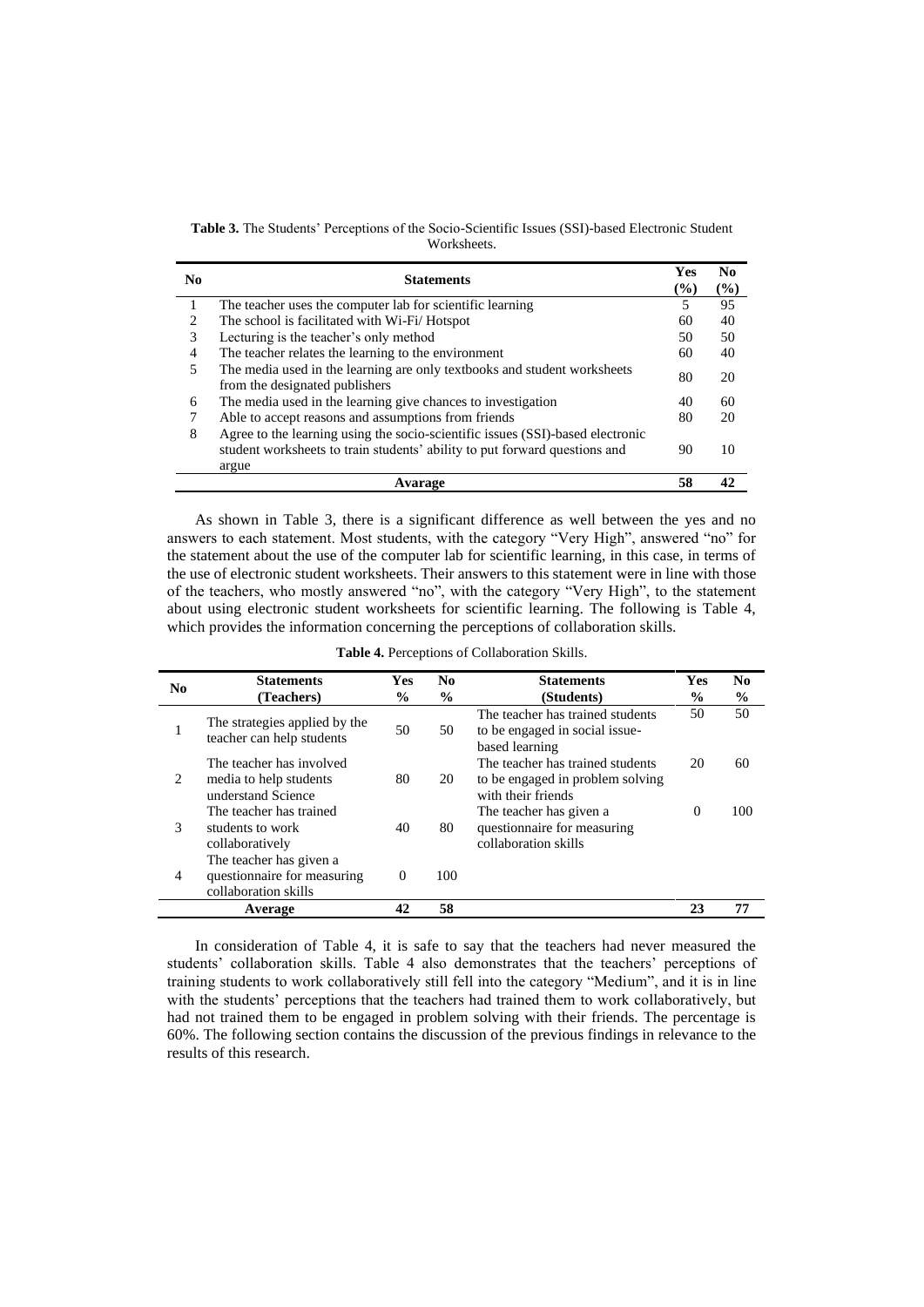#### **3.1 Teachers' Perceptions of the Use of Electronic Student Worksheets in Improving Scientific Literacy**

In consideration of the data in Table 2, it is plausible to infer that most schools have computer labs as learning facilities. Most of them are also equipped with Wi-Fi/ Hotspot for the sake of better learning in the labs. The use of computer labs as learning facilities potentially contributes to educational advancement a great deal in the globalization era. The involvement of digital technology plays an important role in supporting and improving learners' cognitive processes and thinking skills [9]. The learning involving technology is also able to change the learning atmosphere dominated by the teacher, or teacher-centered learning, with the method of lecturing into the learning atmosphere centering on students, or student-centered learning, so that it is effective in enhancing scientific literacy. The scientific literacy itself serves its role by affecting learners' decision-making, either personal or group decision-making [10]. The importance, besides decision-making, also concerns learners' intelligence quotients, creative thinking, problem solving, and high-order thinking skills. Yet, due to the demand that a teacher must give all the material to the learners within a designated period of time [11], teachers have to act as sources of learning. As for the learning media used by them, they are limited to textbooks and student worksheets from designated publishers, which mostly do not yet train learners' comprehension and scientific literacy skills, as shown in Table 2, with10% for the answers "yes" in a row. However, there were still a few teachers who had applied PowerPoint (PPT) in their teaching and learning activities, so the students' responses were quite good, with 50%.

The use of PPT as a medium in learning activities was actually a good start, but a a lot of teachers had not made use of electronic student worksheets as learning media. Referring to Table 2, only 10% of the answers were "yes" and 90%, the rest, were "no", so the use of electronic student worksheets was categorized into "Very Low" and as a result, the role of electronic student worksheets in enhancing scientific literacy had still been invisible. The data shown by the table implies that the teachers perceived electronic student worksheets as beneficial to the learning in terms of the improvement on scientific literacy, which would in turn increase the students' interest and improve their learning outcomes [12],[13].

#### **3.2 Students' Perceptions of the Use of Electronic Student Worksheets in Improving Scientific Literacy**

Not much different from the teachers' perceptions of the use of electronic student worksheets, the use of computer labs for scientific learning was just 5% and it was categorized as "very low". However, with regard to the teachers' teaching with the method of lecturing, the yes and no answers were equal in percentage, 50 %. It resulted from the fact that some teachers had put to the test learning models in learning activities. The models were called inquiry and discovery learning. The media used in the learning were textbooks and student worksheets from the designated publishers. However, a small number of teachers decided to create their own student worksheets. It is what the percentages of the yes and no answers imply, 80% belonged to the former, 20% to the latter. As a result, the students did not have any chances to investigate by themselves and be engaged in a discussion despite the fact that they were able to accept reasons and assumptions from their friends. This can be seen from the percentage of 90 for the yes answer and it fell into the very high category. Learning all that, it is known that 90% of the students were in agreement that the idea of using electronic student worksheets to improve scientific literacy should be put into practice.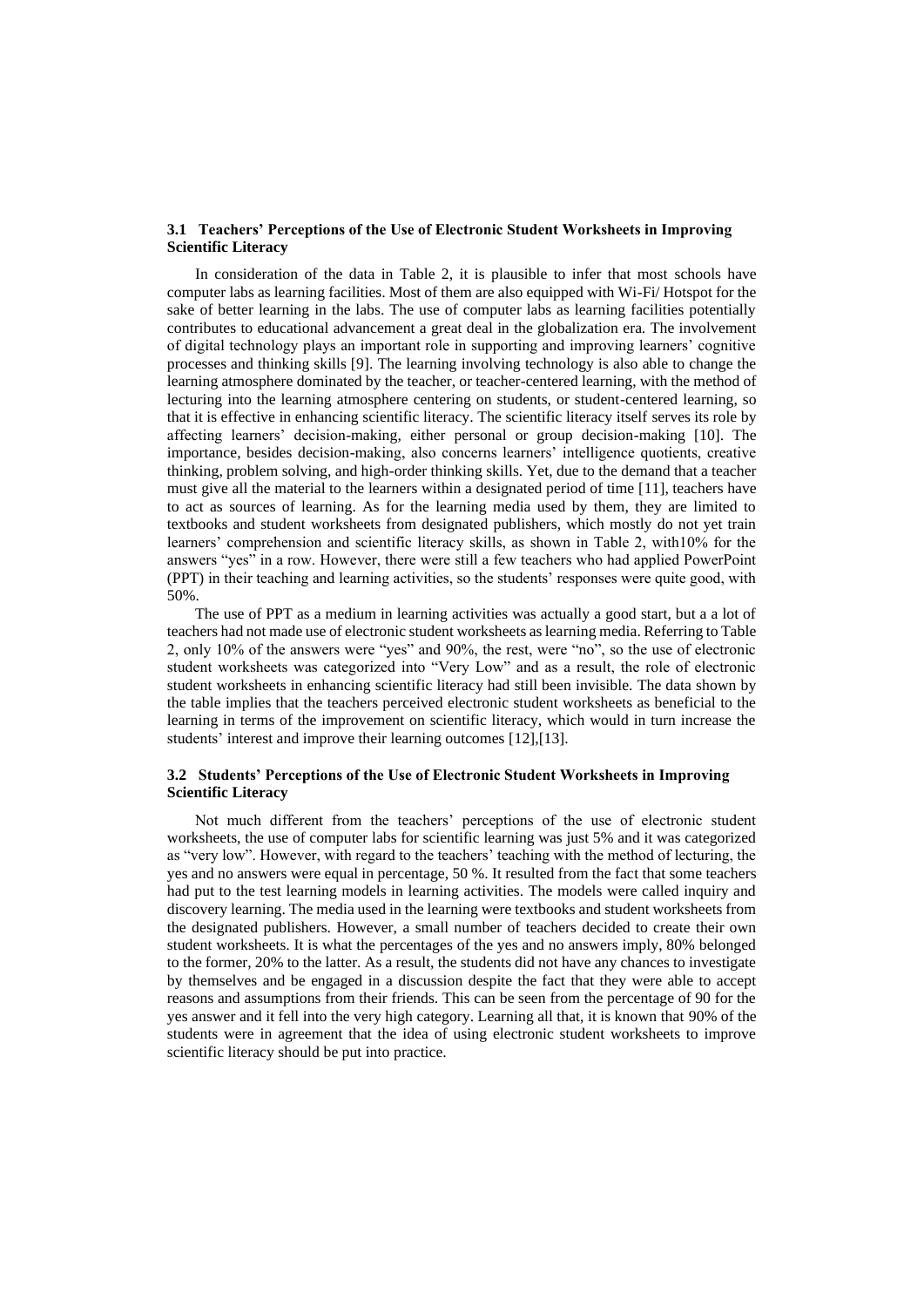#### **3.3 Teachers' and Students' Perceptions of Collaboration Skills**

Collaboration is more than just cooperation. It covers designing, working together, taking different perspectives into consideration, and taking part in a certain topic by making a contribution, listening to and supporting the others in figuring out the solutions to various problems in real life [14]. As shown by Table 4, the teachers had never measured the students' collaboration skills. Nevertheless, it can also be seen that the teachers had trained one of the collaboration skills, which was working together, but the process did not yet cover training them in their engagement in seeking prospective solutions on the basis of the existent social issues.

## **4 Conclusion**

The conclusion drawn from this research is that teachers have not yet made use of the socioscientific issues (SSI)-based electronic student worksheets in learning in order to improve scientific literacy (100%), teachers have not yet measured collaboration skills (100%), and teachers along with learners agree to the idea of making use of electronic student worksheets in learning as an effort to make improvements on scientific literacy (100%).

**Acknowledgments.** We would lile to extend our sincerest, deepest and warmest grattitude to our beloved dependable advisors for the priceless guidance on this research, whose tittle is Teacher's and Students's Perceptions of the Socio Scientific Issues (SSI)-based Electronic Student Worksheet for Improving Scientific Literacy and Collaboration Skill. We are, without a shadow of a doubt, as thankful to everyone else involved in this research.

#### **References**

- [1] Arifin, M. *Common Textbook: Strategi Belajar Mengajar Kimia*. JICA IMSTEP. 2013.
- [2] Holbrook, J., and Rannikmae, M. The Meaning of Scientific Literacy. *International Journal of Environmental and Science Education*. 2009. Vol 4, No 3, pp 275-288.
- [3] Sadler, T.D. and Zeidler, D.L. The morality of sosioscientific Issues:Construal and resulution on genetic engineering dilemmas. *Journal of Science Education*. 2004. Vol 88. pp 4-27.
- [4] Bellanca, J., and Terry, S. *Classroom Without Borders: Using Internet Project to Teach Communication and Collaboration*. New York: Teachers College. Collumbia University. 2011.
- [5] Annafi, N., Ashadi, & Mulyani, S. Pengembangan Lembar Kegiatan Peserta Didik Berbasis Inkuiri Terbimbing Pada Materi Termokimia Kelas Xi SMA/MA. *Jurnal Inkuiri*. 2015.Vol 4 No 1, pp 21– 28.
- [6] Riyadi, B. Pengembangan e-lkpd dengan kvisoft flipbook maker berbasis guided inquiry pada materi fluida statis untuk menumbuhkan high order thingking skills. *Tesis*. Universitas Lampung. Lampung. 2018.
- [7] Sudjana, N. *Metode Statistika*. Transito. Bandung. 2005.
- [8] Arikunto, S. *Dasar-Dasar Evaluasi Pendidikan*. Bumi Aksara: Jakarta. 2008.
- [9] Selwyn, neil. *Education and Technology Key Issues and Debats*. India: Replika press Pvt. 2011.
- [10] Lederman, N. G., Lederman, J. S. and Antink, A. Nature of science and scientificinquiry as contexts for the learning of science and achievement of scientific literacy. *International Journal of Education in Mathematics, Science and Technology*. 2013. Vol. 1, Pp 138-147.
- [11] Fitriyah. *Pengaruh Model Pembelajaran Discovery Learning Terhada Hasil Belajar Matematika Siswa SMA MAN Model Kota Jambi*. STKIP PGRI Sumatra Barat. Jambi. 2017.